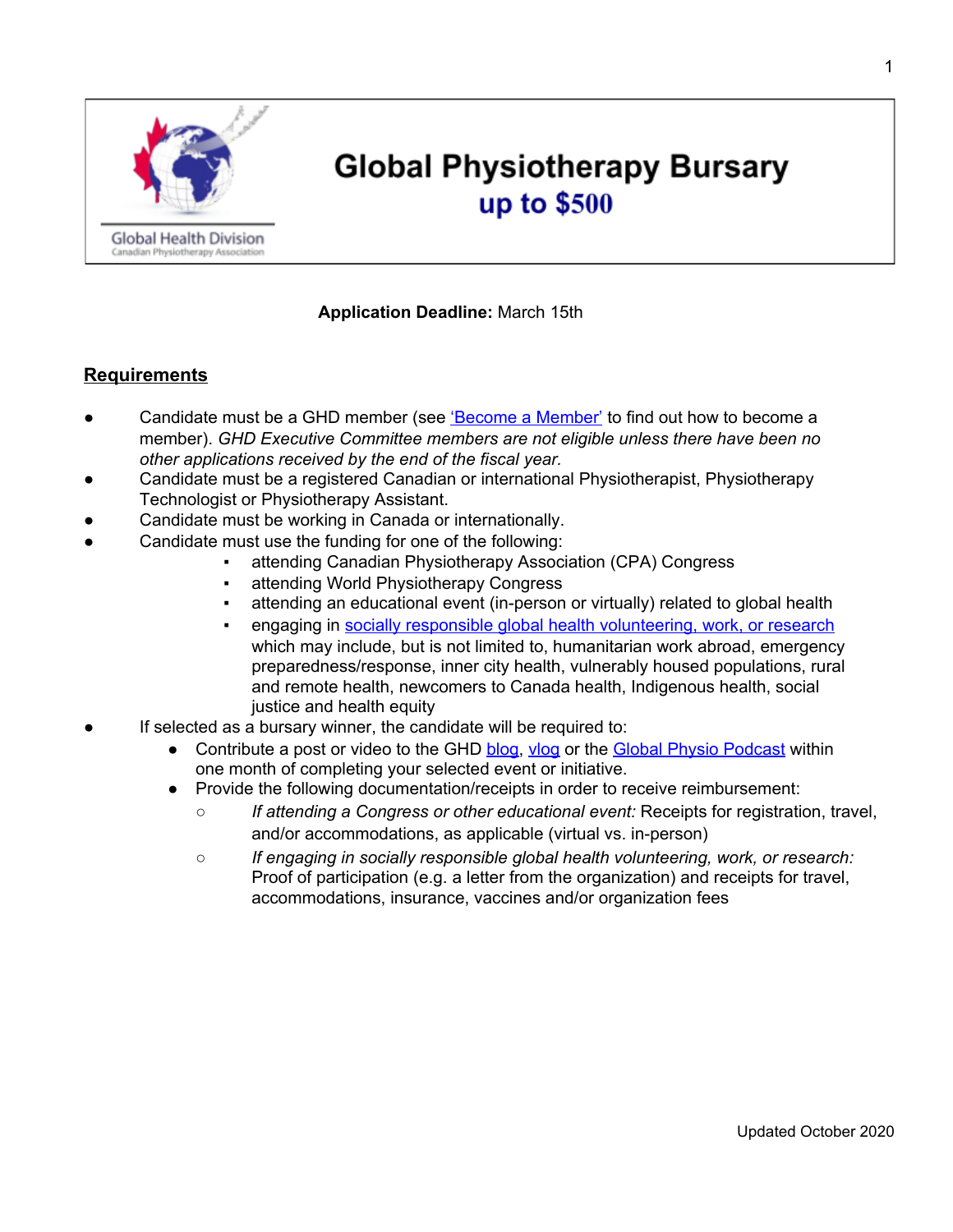## **Application Form**

#### **Form must be typed. Please use 12 point or equivalent.**

| Name                                 | Phone                  |
|--------------------------------------|------------------------|
|                                      |                        |
|                                      |                        |
|                                      |                        |
| <b>Complete Home Mailing Address</b> |                        |
|                                      |                        |
|                                      |                        |
|                                      |                        |
|                                      |                        |
|                                      |                        |
|                                      |                        |
|                                      |                        |
| E-mail Address                       |                        |
|                                      |                        |
|                                      |                        |
|                                      |                        |
| Current Employment (if applicable)   | Location of Employment |
|                                      |                        |
|                                      |                        |
|                                      |                        |

| Primary Area(s) of Physiotherapy Practice Interest | Category (Highlight or Circle)    |
|----------------------------------------------------|-----------------------------------|
|                                                    | Physiotherapist                   |
|                                                    | <b>Physiotherapy Technologist</b> |
|                                                    | <b>Physiotherapy Assistant</b>    |

## **Letter of Intent**

Please submit a letter detailing the following:

- *For educational events*:
	- $\circ$  Why attending the event will benefit you as a Physiotherapist, Physiotherapy Technologist or Physiotherapy Assistant and the community you work in
	- o Explain in detail how the content of the event is relevant to your practice and how you will translate this knowledge into practice after the event
	- o Explain your plan to contribute to GHD communications [\(blog](https://physiotherapy.ca/global-health-blog-0) post[,](https://physiotherapy.ca/vlog) ylog post, or [Global Physio Podcast interview\)](http://globalphysio.ca/) after the event and provide a deadline for completion
- *● For global health initiatives:*
	- o Why participating in the initiative will benefit you as a Physiotherapist, Physiotherapy Technologist or Physiotherapy Assistant and the community you work in
	- o Explain in detail how the initiative follows the **[GHD Socially Responsible Global](https://physiotherapy.ca/socially-responsible-global-health-work) [Health Work guidelines](https://physiotherapy.ca/socially-responsible-global-health-work)**
	- $\circ$  Explain your plan to contribute to the GHD communications [\(blog](https://physiotherapy.ca/global-health-blog-0) [p](https://physiotherapy.ca/vlog)ost, [vlog](https://physiotherapy.ca/vlog) post, or [Global Physio Podcast](http://globalphysio.ca/) interview) after the initiative and provide a deadline for completion